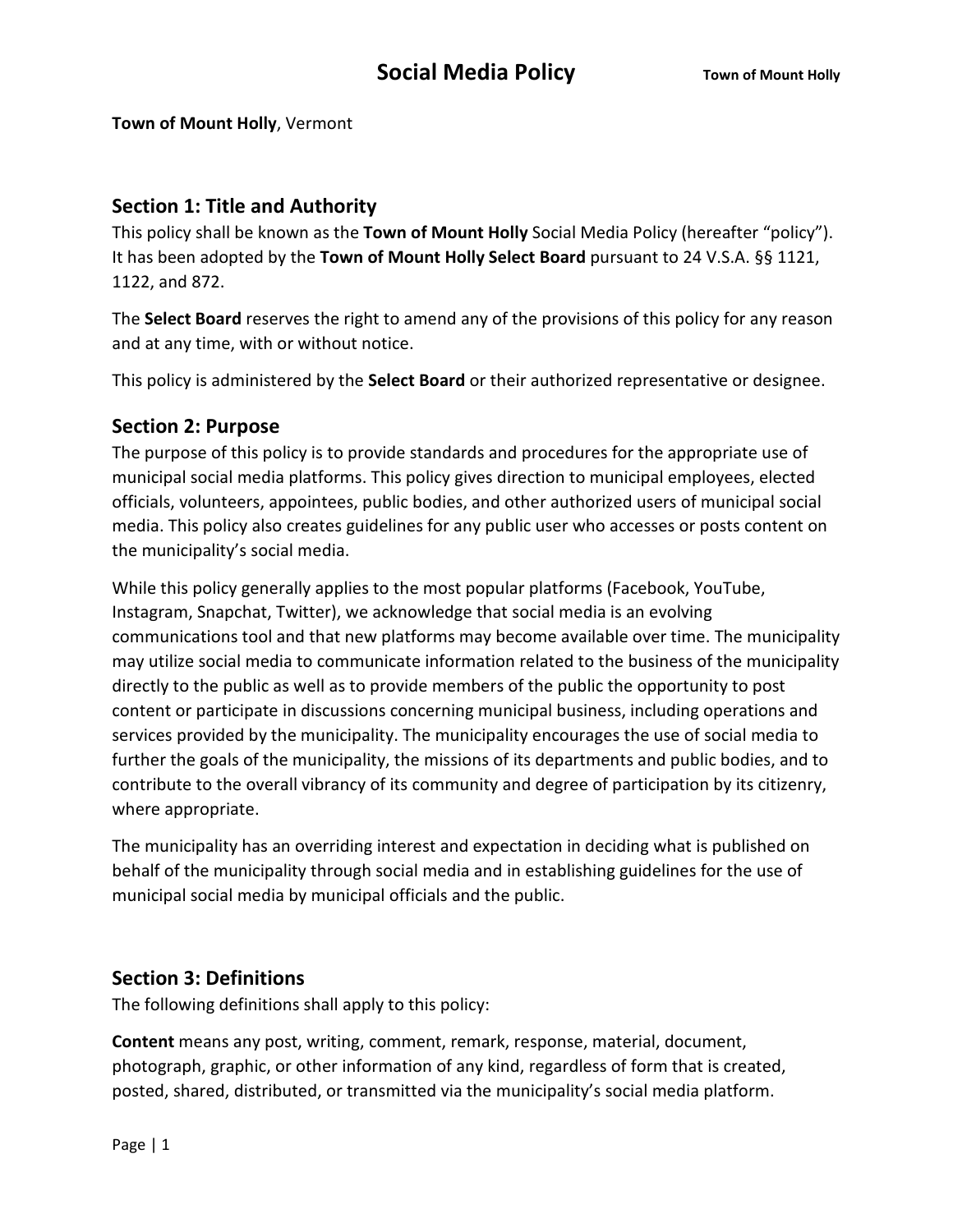Designated agent means an individual designated by the **Select Board** to receive and respond to notifications of claimed copyright infringement. Once named, the municipality must designate the agent with the United States Copyright Office. (Please view the video tutorial entitled "Designating an Agent for a Service Provider," available at http://www.copyright.gov/rulemaking/onlinesp/NPR/, which provides step-by-step instructions.)

**Municipality** means the **Town of Mount Holly**.

**Municipal electronic equipment** means all municipal electronic equipment – including computers, cell phones, smart phones, pagers, any associated hardware or software, and any other municipal equipment – that may be utilized to send or receive electronic communications. Municipal official means an employee of the municipality, elected or appointed, or a municipal volunteer.

**Municipal social media or municipal social media platform** means the official social media platform of the municipality.

**Municipal social media moderator or moderator** means an individual designated by the **Select Board** to monitor, manage, and oversee municipal social media content.

**Municipal website or municipal website** means the website or domain of the municipality www.mounthollyvt.org.

**Social media platform or social media** means a form of information-sharing platforms (such as Facebook, MySpace, Google and Yahoo Groups, Wikipedia, YouTube, Instagram, Snapchat, Flickr, Twitter, LinkedIn, or other news media or content-sharing/blogging service) on which online content and dialogue around specific issues or area of interest are created.

**User** means a member of the general public who accesses, posts, creates, distributes, shares, or transmits content to a municipal social media platform.

#### **Section 4: Conduct of Municipal Officials**

Those persons designated and authorized to utilize municipal social media do so with the understanding that they represent the municipality via social media outlets and must always conduct themselves appropriately. Municipal officials must also consider content carefully, understanding that it will be widely accessible, not retractable, and retained or referenced for a long period of time. The municipality expects its officials to be truthful, courteous, and respectful toward their colleagues, residents, customers, members of the general public, and other persons associated with or who do business with the municipality.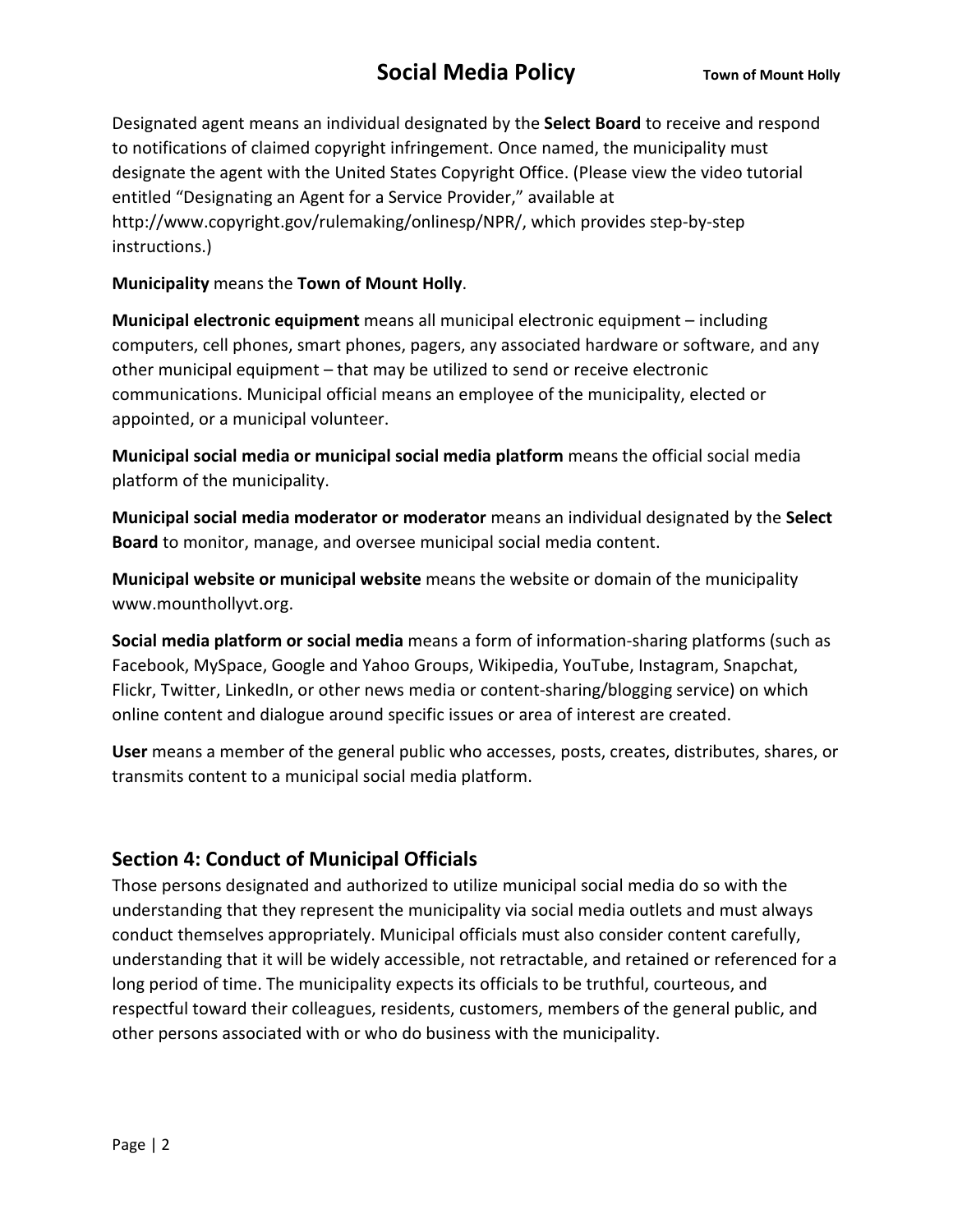Municipal officials' use of municipal social media shall comply with this policy as well as with the municipality's personnel and any other relevant policies, its charter provisions, rules, and regulations. This includes any use of municipal social media from outside of the workplace.

**Official Use of Municipal Social Media Platforms.** Municipal officials who use municipal social media in their official capacity, in the scope of their employment or while on duty, whether as an administrator or as a responder to content, must:

• Make the official's name and title available when they post content in their capacity as a municipal official. Municipal officials may only post and respond to content on those matters that fall within their job description or statutory roles and responsibilities.

• Keep postings factual, accurate, and up to date. If a mistake is made, admit to it and post a correction as soon as possible.

• Reply to content in a timely manner when a response is appropriate. When disagreeing with others' opinions or providing content, be sure that the content is meaningful, respectful, and relevant.

• Never post content on anything related to legal matters, litigation, or any parties with whom the municipality may be in litigation without prior specific approval from **Select Board**.

• Municipal officials are expressly prohibited from disclosing any information via content posted to municipal social media that may be confidential.

• Refrain from expressing personal opinions or positions regarding policies, programs, or practices of the municipality, its officials, or other public agencies, political organizations, private companies, or non-profit groups. Under no circumstances should a municipal official post, or direct another municipal official to post, a personal opinion or statement held by an individual municipal official.

• Never engage in name-calling or personal attacks or other behavior that may be considered to be demeaning.

Information posted to municipal social media is public and is subject to Vermont's Public Records Law, Open Meetings Law, and all other applicable laws, rules, policies, municipal charter provisions, and regulations. Municipal officials should have no expectation of privacy regarding the information posted on municipal social media nor in anything created, sent, or received on municipal electronic equipment. The municipality may investigate and monitor any transaction, communication, and transmission to ensure compliance with this policy and the use of its equipment.

The municipal social media moderator will monitor the content posted by municipal officials and the public on each of the municipality's social media to ensure it complies with this policy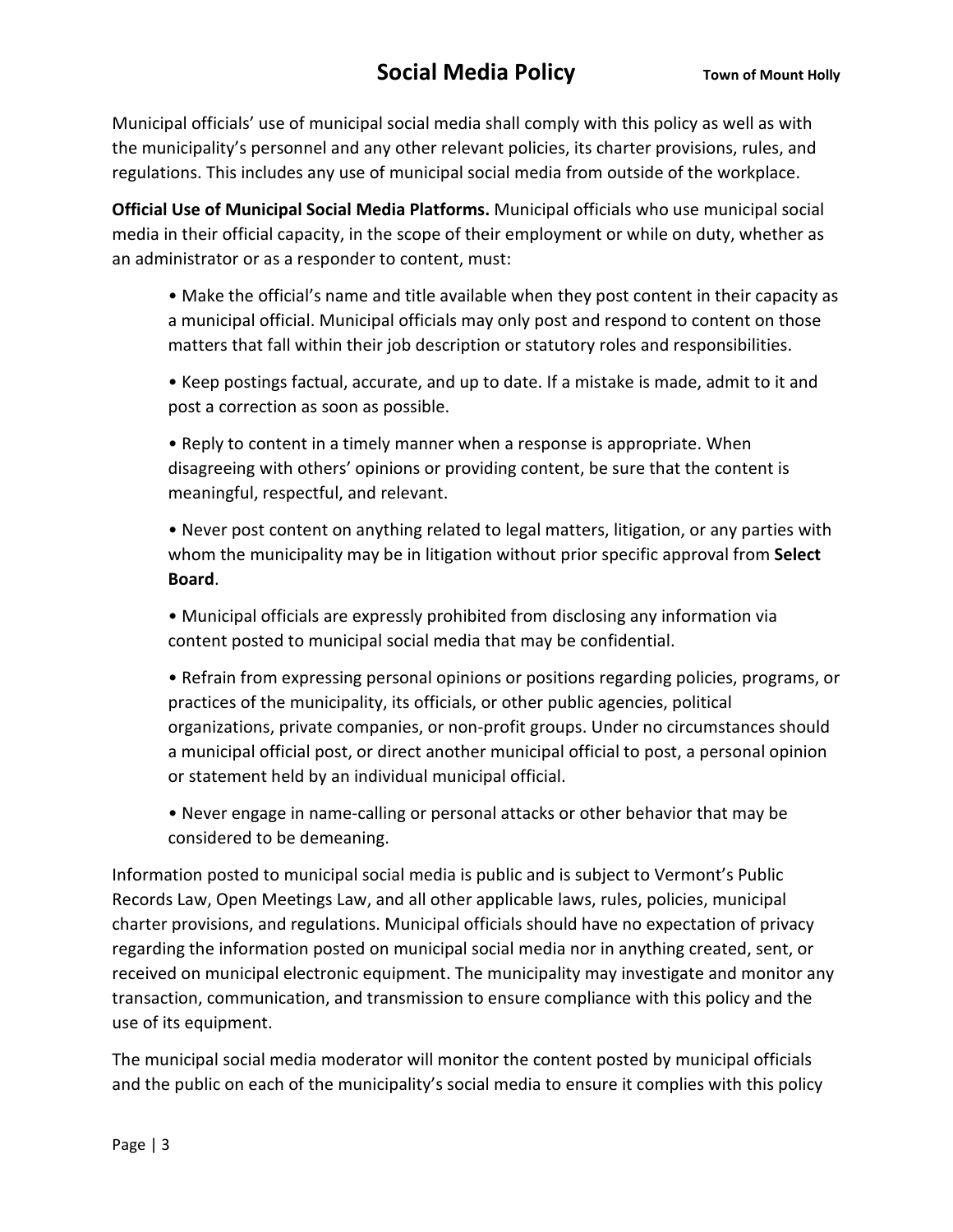for appropriate use, messaging, and branding and that it is consistent with the goals of the municipality.

All authorized municipal officials must be provided with a copy of this policy and sign the Acknowledgement of Official Use by Municipal Officials form (see Addendum A) prior to utilizing municipal social media.

### **Section 5: Designation of Social Media Platforms**

For each of the municipality's social media platforms, the **Select Board** has identified and designated the type of speech forum, its purpose, and rules, as follows:

#### **1. Government Speech Forums.**

The following social media platforms are hereby designated as government speech forums: the town official Facebook page - www.facebook.com/mounthollyvt

These platforms do not allow any public user content. They are reserved for the municipal government to engage in its own expressive conduct, to promote its own message, and to distribute information.

#### **2. Limited Public Forums.**

The following social media platforms are hereby designated as limited public forums:

Not Applicable

In a limited public forum, public user content is restricted, based on designated categories for which the forum (i.e., the social media platform) has been opened. Designated categories are those matters raised by municipal content on the social media platform. Public users posting or responding to content constitutes participation in a limited public forum.

### **Section 6: User Content: Rules and Guidelines**

This section applies to all users who access or post, create, share, distribute, or transmit content on municipal social media. The rules and guidelines apply to all municipal social media. This section's provisions governing user content on municipal social media and its terms of use shall be displayed (or made available by hyperlink from the municipality's official website) on all municipal social media platforms that have been designated in Section 5 of this policy as a limited public forum. Users from the general public shall be informed that agreeing to its terms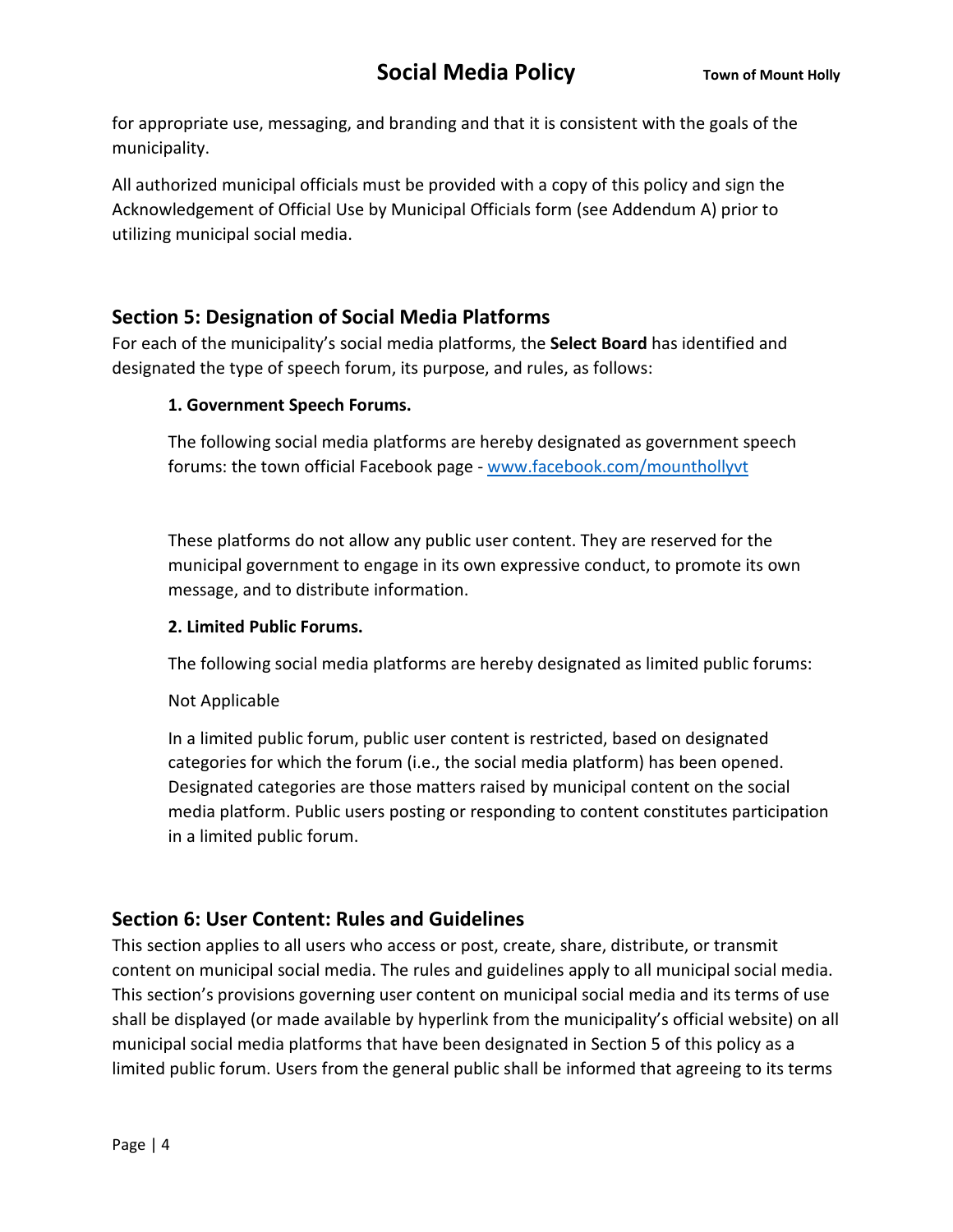is a prerequisite to participating in the municipality's social media. The rules and guidelines to display as applicable and relevant are as follows:

#### **Terms of Use**

The purpose of this site is to discuss matters of public interest in and to the municipality as identified and raised by the municipality. The municipality encourages the general public to submit content, but it must address the specific topic(s) discussed. This is a forum limited to the specific topics identified and raised by the municipality. By virtue of such use, users who submit content to this social media platform agree that they have read, understand, and agree to the following terms and conditions:

1. I am submitting content voluntarily and on my own behalf;

2. The content I post reflects my own original thoughts or work;

3. I understand that the municipality has the right to re-post or share any content that I submit on this or other municipal social media;

4. I have read and understand the policy, including the right of the municipality to remove or archive content as described in this policy and as may be allowed by law;

5. I understand that any content I provide will be considered a public record under Vermont's Public Records Law;

6. I understand and agree that, unless specifically identified as a resource for receiving requests for information under Vermont's Public Records Law, municipal social media platforms are not proper vehicles for making requests for public information or public records under Vermont law, and any such requests must be made to the appropriate custodian of the record(s);

7. I understand and agree that my and others' content is subject to removal, in whole or in part, from this site if my or their content violates the conditions of this policy;

8. I understand that the views and content expressed on this site only reflect those of the content's author, and do not necessarily reflect the official views of the municipality or its municipal officials;

9. I agree to the following waiver of liability: Because various laws exist that create liability for various actions, including but without limitation defamation, invasion of privacy, false light, breach of contract, procurement violations, violations of due process among many potential areas of exposure for which the municipality accepts no responsibility based on the actions of others or for creating this municipal social media platform, I, for myself, successors and assigns, release and hold harmless and agree to indemnify the municipality, including its municipal officials, from any and all actions,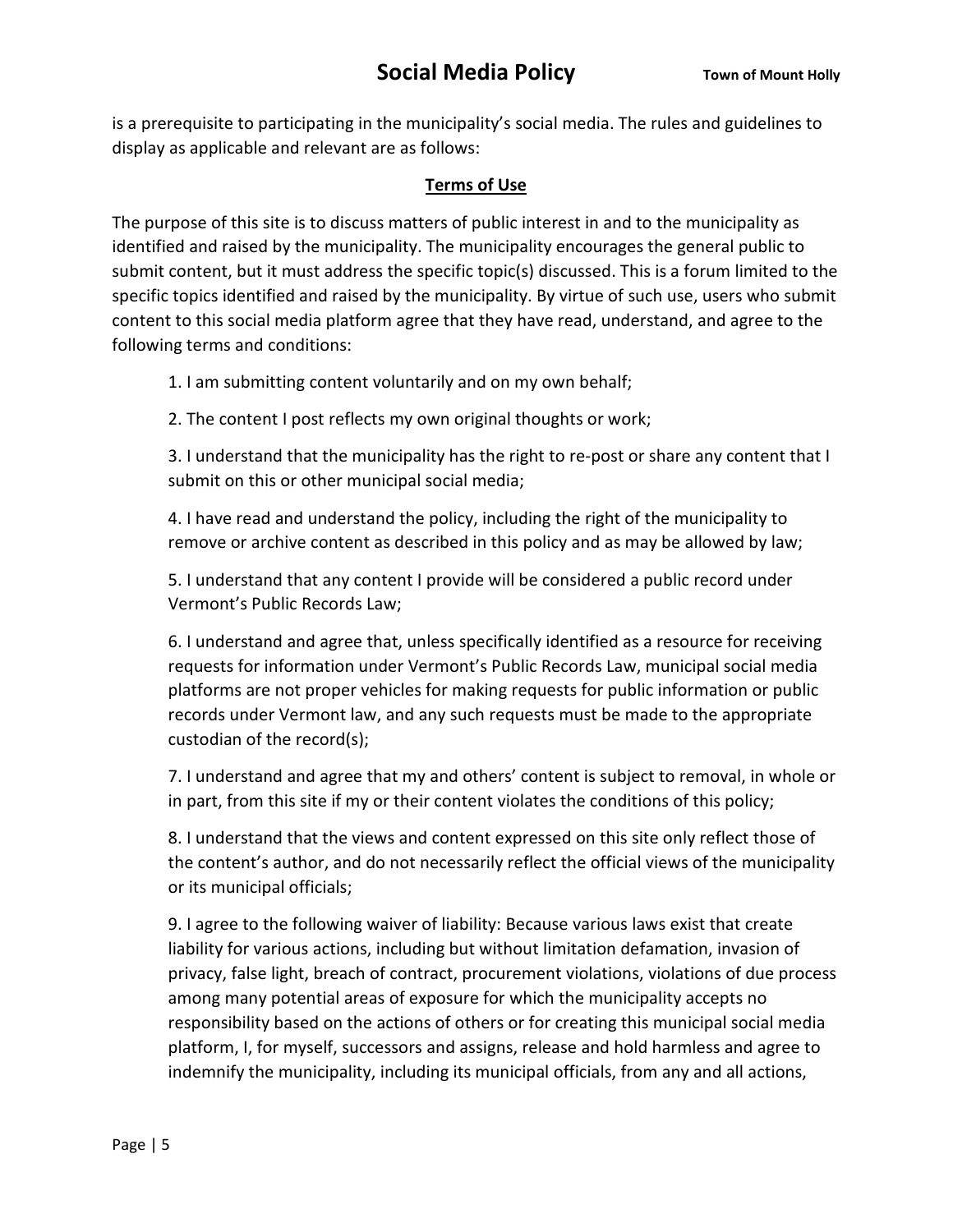claims, liabilities and damages of whatever kind and nature that arise out of or are in connection with my use of the municipal social media platform.

By posting, sharing, distributing, or transmitting content, I acknowledge that I understand and accept these terms of use.

The municipality is interested in hearing the opinions of the public. Vigorous, constructive conversations are encouraged through posted and created content. The municipality does not discriminate based on viewpoint but it may remove content and restrict access to users who violate this policy. The municipality reviews content on all its limited public forum social media platforms.

All users must clearly identify themselves; anonymous posting is not allowed. Content created, posted, shared, or transmitted by a member of the public on any municipal social media platform is their opinion only. Publication of content does not imply endorsement of, or agreement by, the municipality, nor does such content necessarily reflect the opinions or policies of the municipality. The municipality is not responsible for content that appears on external links. The municipality does not guarantee the authenticity, accuracy, appropriateness, or security of posted hyperlinks, external websites, or content linked thereto and assumes no liability for damages resulting from reliance upon or accessing such content. The municipality reserves the right to delete links and embedded content that violate this policy.

Content posted by authorized municipal officials or the general public shall conform to this policy, including comments or hyperlinks to other content. The following prohibited content shall not be permitted on any municipal social media and shall be subject to removal by the municipal social media moderator:

• profane, obscene, sexual, or pornographic language or images;

• content that promotes, fosters, or perpetuates discrimination based on race, creed, color, age, religion, gender, marital status, status with regard to public assistance, national origin, physical or mental disability, or sexual orientation;

- solicitations of commerce, including advertising of any business or product for sale;
- links to any unauthorized site or content;
- the promotion or endorsement of a political campaign or candidate;

• personally identifiable information or sensitive personal information that, if released, violates federal or state law;

- disruptively repetitive content;
- conduct or encouragement of illegal activity;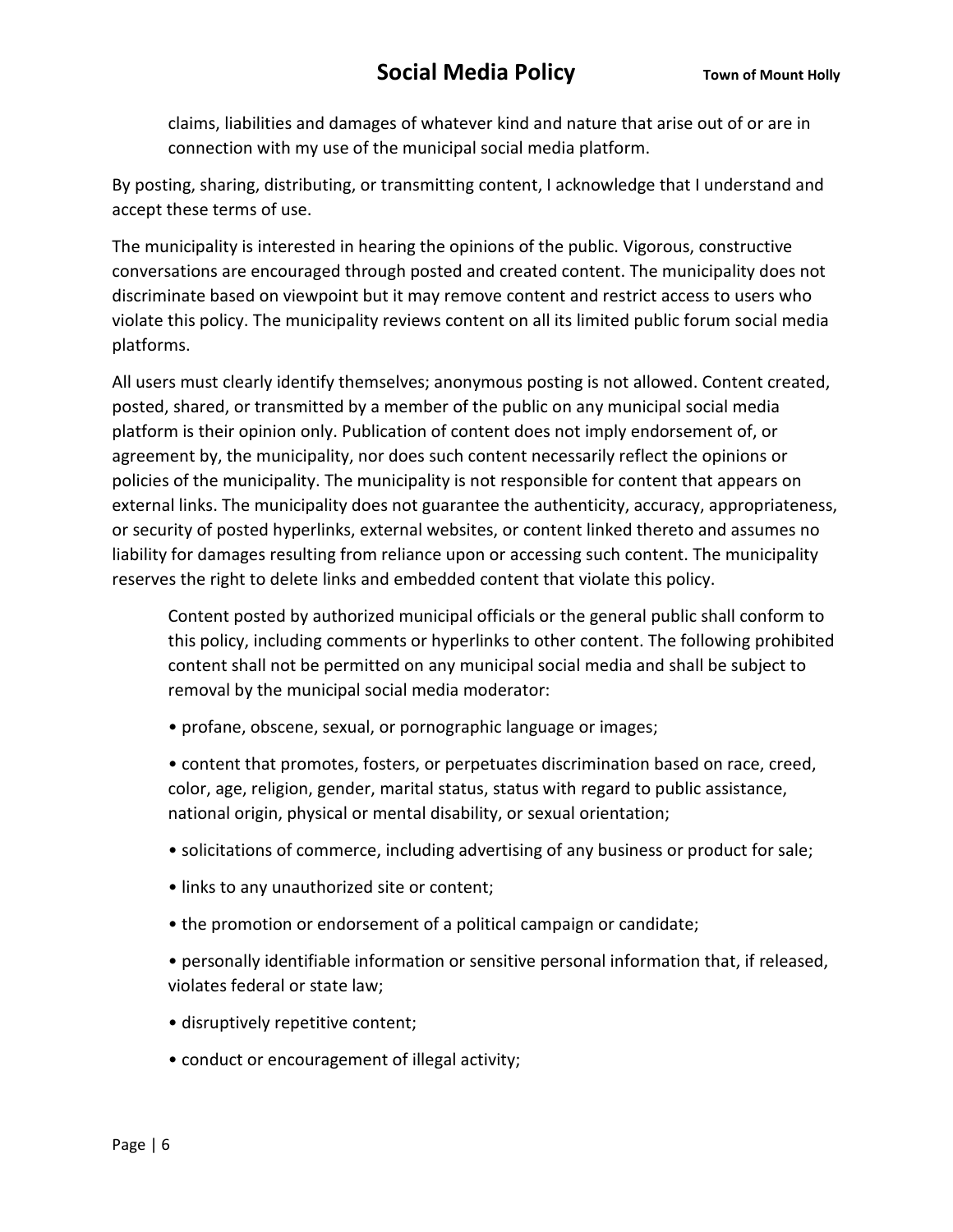• information that may tend to compromise the safety or security of the public or public systems;

• information that directly interferes with or compromises ongoing investigations, public safety tactics, or the safety of public safety officers;

- malicious or harmful software (malware);
- defamatory or personal attacks;
- threats of violence or threats to public safety;

• confidential, private, or exempt information or records as defined by state or federal law;

- conduct that violates any federal, state, or local law;
- copyrighted materials in violation of state of federal law; or
- content that is clearly unrelated to the subject matter of any post made on the platform by or on behalf of the municipality.

The municipal social media moderator is authorized to remove content or links that do not conform with the requirements of this policy in a viewpoint neutral and consistent manner. The municipality will not edit or delete any content unless authorized by this policy or allowed by law. Users should understand that third parties having control of a social media platform may edit or delete content independently of the municipality and without the consent, authority, or control of the municipality.

Users who violate this policy may be temporarily or permanently restricted from accessing municipal social media. The municipality reserves the right to deny any user who repeatedly violates this policy access to posting to municipal social media. To appeal the editing or removal of content or the restriction of access to a municipal social media platform, the user must submit a written statement to the municipal social media moderator. The statement should provide grounds for reinstatement of access to or right to publish the edited or removed content.

Requests will be addressed in a reasonably timely manner; content or access, as applicable, will be restored if it is determined that the grounds for reinstatement are sufficient. A statement that the user will abide by this policy in the future may be sufficient. The municipal social media moderator's decision to an appeal will note the basis for the decision. If the user is unsatisfied with the decision, they may appeal to the Select Board, who will render a reasonable timely response noting the basis for the decision. The decision by the **Select Board** shall be the final administrative decision of the municipality.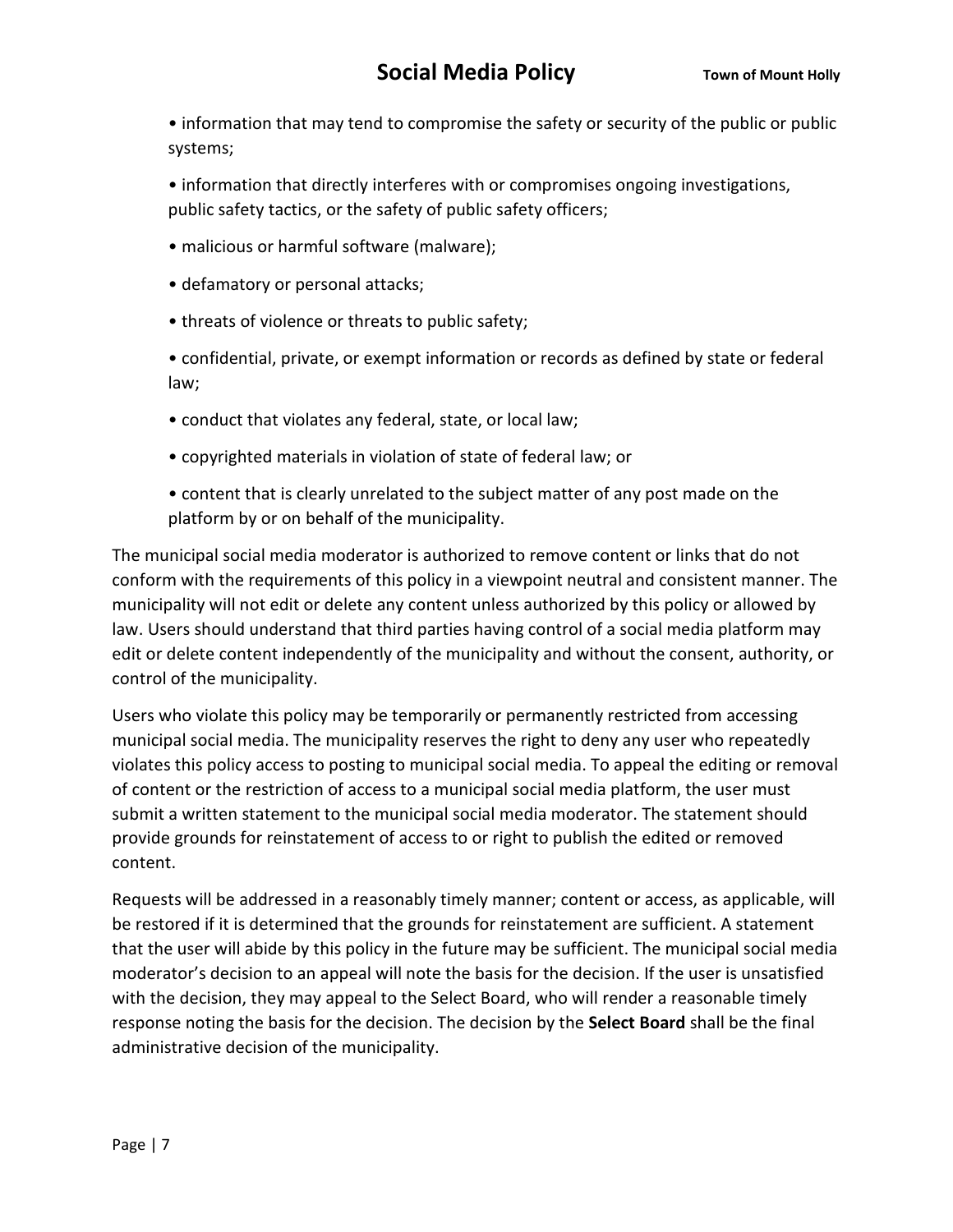Users may contact the municipal social media moderator at any time to identify content or other conduct on the municipal social media that violates this policy. Users should avoid and ignore responding to content in violation of this policy, or, if responding, do so in a manner that conforms with this policy.

All content posted to any municipal social media platform is bound by that platform's applicable statement of rights and responsibilities or terms of service. The municipality reserves the right to report any violation of that platform's or site's statement of rights and responsibilities or terms of service to the platform's or site's provider with the intent of the provider taking appropriate and reasonable responsive action.

#### **Section 7: Account Management**

Municipal officials may only establish or use municipal social media on behalf of the municipality after approval by the **Select Board** or their authorized representative or designee. The **Select Board** or their authorized representative will review all requests by municipal officials to contribute to municipal social media and has the sole authority to authorize their use and establish and/or terminate municipal social media accounts. In this role, the **Select Board** or their authorized representative will evaluate all requests for usage, verify staff authorized to use municipal social media tools, and confirm completion of online training for social media, if deemed necessary. The **Select Board** or their authorized representative will also be responsible for maintaining a list of all social media platforms in use, the names of all administrators of these accounts, as well as the associated usernames and active passwords. All municipal social media platforms shall be created by a representative authorized by the **Select Board** with the approval and under the direction of the **Select Board** or their authorized representative, and shall be published using approved municipal social networking platform and tools administered by the same.

#### **Section 8: Municipal Social Media Moderator**

The **Select Board** or their authorized representative shall designate a municipal social media moderator to monitor, manage, and oversee all content on each social media platform to ensure adherence to this policy, including appropriate use, messaging, and branding that is consistent with the interests and goals of the municipality.

Any content edited or removed by the municipal social media moderator must be retained in accordance with the relevant public records retention schedule. The edit or removal shall be accompanied by a description of the reason such content was deemed unsuitable for posting along with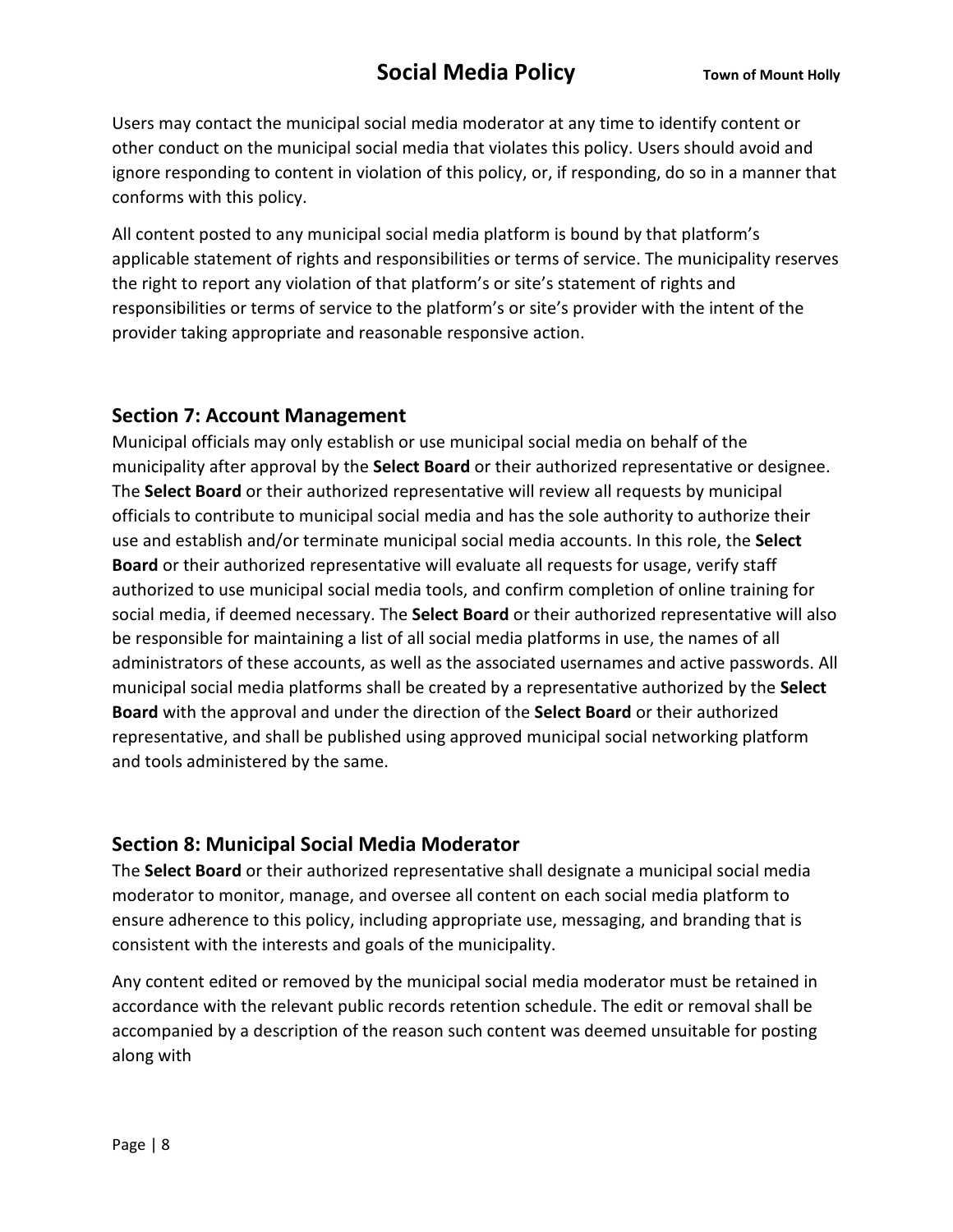the time, date, and identity of the poster, when available. The municipal social media moderator or his/her authorized representative or designee retains the sole authority to remove content from the municipality's social media outlets.

Designated department heads and/or other authorized municipal officials are responsible for the content and upkeep of any municipal social media they create.

Wherever possible, content the municipality posts to the municipality's social media will also be available on the municipality's official website. Municipal social media should complement rather than replace the municipality's existing website resources. Content posted on the municipality's social media should contain links directing users to the municipal's official website for additional information, forms, documents, or online services necessary to conduct business with the municipality.

All municipal social media platforms shall clearly indicate that they are maintained by the **Town of Mount Holly** and shall prominently display necessary contact information. All municipal social media platforms shall include the prominent placement of the official municipal seal, if available, along with the following notification:

*This is the official Facebook platform for the Town of Mount Holly, Vermont. If you are looking for more information about the municipality, please visit the municipal website at www.mounthollyvt.org. The purpose of this social media platform is to provide general public information only. If you require a response from the municipality or wish to request a municipal service, please visit www.mounthollyvt.org or contact the municipality at 802-259-2391 or mounthollyselectboard@gmail.com.* 

#### **Section 9: Copyright Infringement Notification**

The municipality complies with the provisions of the Digital Millennium Copyright Act of 1998 (DMCA). Federal law makes it illegal to download, upload, or distribute in any fashion copyrighted material in any form without permission or a license to do so from the copyright holder.

The municipality respects the intellectual property of others and requires users of municipal social media to do the same. In accordance with the DMCA and other applicable law, the municipality may remove content on municipal social media that is copyrighted and may deny access to the municipal social media users who are deemed to be copyright infringers pursuant to this policy.

The following notification shall be made accessible on all municipal social media platforms and on the municipality's official website:

*If you believe that any material on the Town of Mount Holly's official website or municipal social media platforms infringes on any copyright which you own or control, or*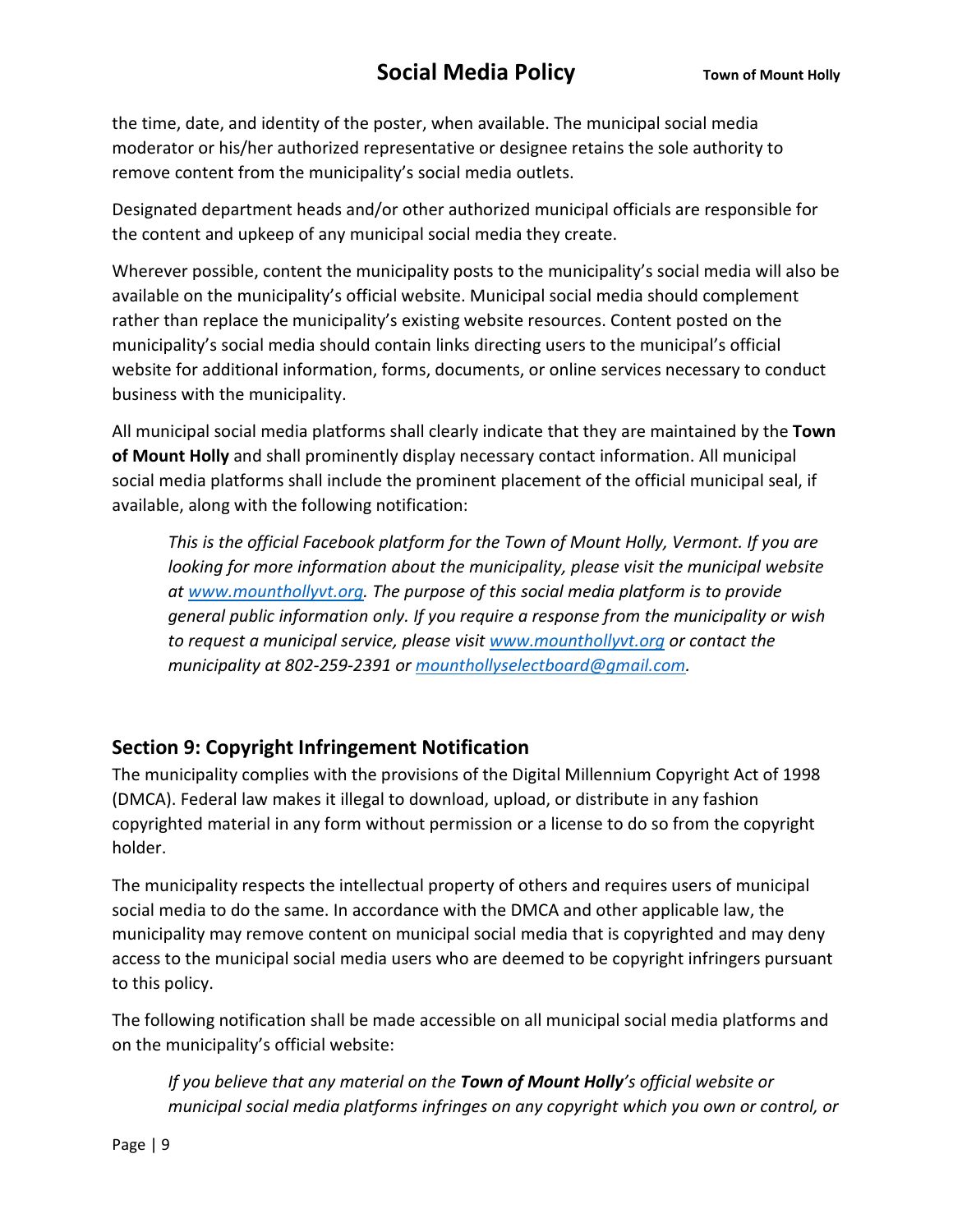*that any link on municipal social media directs users to another website that contains material that infringes on any copyright that you own or control, you may file a notification of such infringement with the Select Board. Notifications of claimed copyright infringement must be sent to the Town of Mount Holly, Vermont's designated agent, for notice of claims of copyright infringement. The municipality's designated agent may be reached as follows:* 

| <b>Designated Agent:</b>       | Select Board                    |
|--------------------------------|---------------------------------|
| <b>Physical Address:</b>       | 50 School St                    |
|                                | PO Box 248                      |
|                                | Mount Holly, VT 05758           |
| Telephone Number: 802-259-2454 |                                 |
| Email Address:                 | mounthollyselectboard@gmail.com |

#### **Section 10: Public Records Law – Compliance**

Municipal social media platforms and their related content are subject to Vermont's Access to Public Records Law. Any records produced or acquired in the course of municipal business, including material posted to municipal social media, may be a public record. Therefore, there should be no expectation of privacy regarding the information posted on municipal social media. Public records, regardless of format, are available for inspection and copying during customary business hours unless there is a specific statute exempting the record from public disclosure in whole or in part. Those records exempt from public inspection and copying are set out at 1 V.S.A. § 317(c).

**The official municipal website and municipal social media shall clearly indicate that any content posted or submitted for posting in whatever format is subject to public disclosure. Content related to municipal business shall be maintained in an accessible format so that it can be produced in response to a public records request. Users shall be notified that public disclosure requests must be directed to the proper custodian of public records. The name, title, and contact information for the proper custodian of public records shall be posted on each municipal social media platform.** 

#### **Section 11: Public Records Law – Retention**

Municipal officials must comply with Vermont's Public Records Law when using municipal social media. Relevant records retention schedules apply to content on the official municipal website as well as to municipal social media. Content posted or submitted for posting shall be retained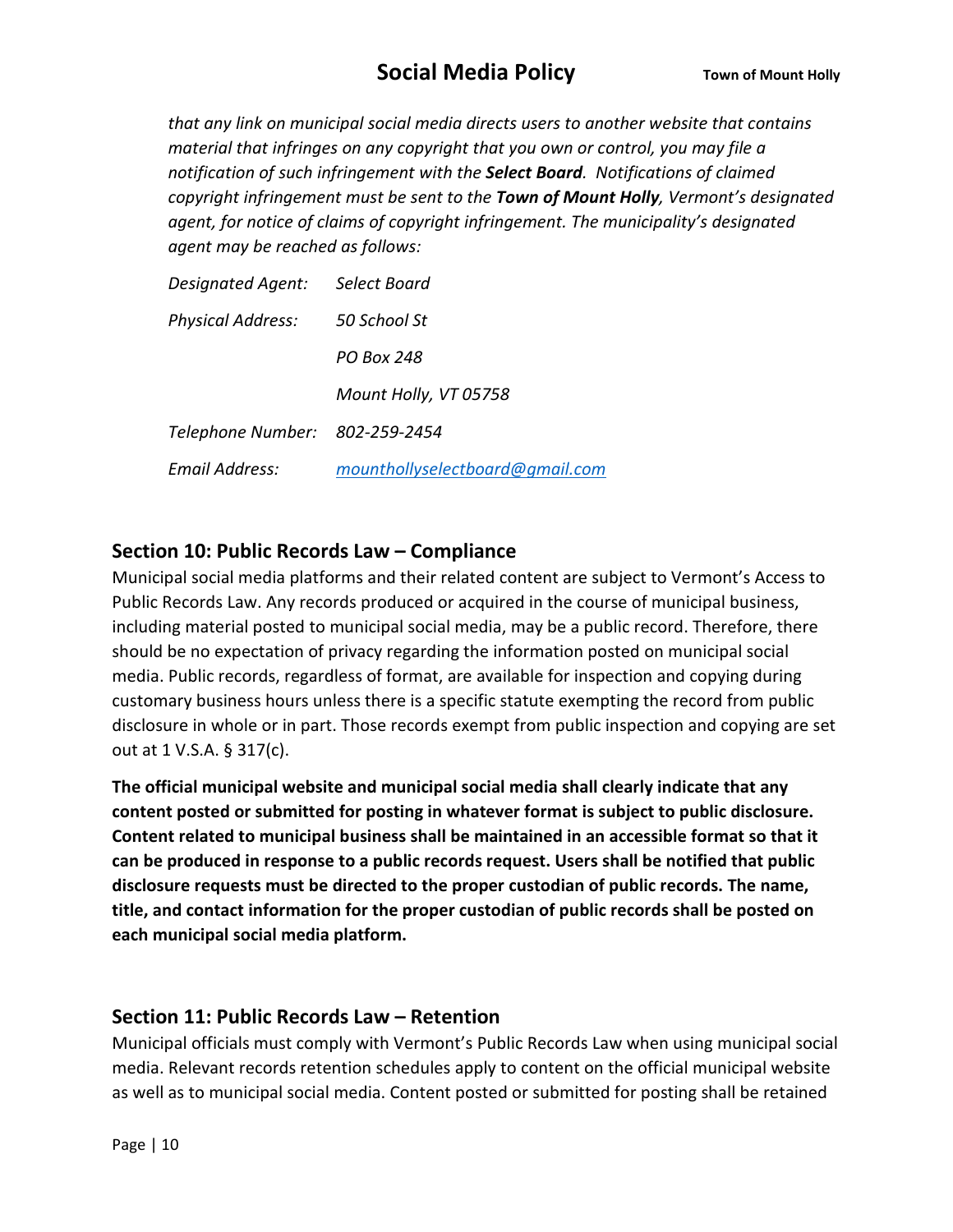pursuant to Vermont's Public Records Law in its standard format and in accordance with applicable disposition orders and retention schedules as established by the Vermont State Archivist and be available for copying and inspection during customary business hours.

Any content edited or removed by the municipal social media moderator must be retained in accordance with the relevant public records retention schedule.

#### **Section 12: Open Meeting Law – Compliance**

Municipal officials must comply with Vermont's Open Meeting Law when using municipal social media. All posts by members of the municipality's public bodies that relate to municipal business are subject to the Open Meeting Law. Members (elected or appointed) of any municipal public body should refrain from using municipal social media to discuss the business of the public body or to take official action in violation of the Open Meeting Law. A member of a public body who "likes," "shares," "tweets," or otherwise engages in another member's content on municipal social media may be communicating

municipal business and the Open Meeting Law may apply. Furthermore, members of public bodies should refrain from posting content on or responding to inquiries related to quasijudicial matters within the subject matter jurisdiction of their respective public bodies. Members of municipal public bodies may utilize municipal social media for gathering public input and fostering public discussion related to the role with which the public body has been charged by statute or the Select Board, provided that the use is authorized in accordance with Vermont law and conforms to this policy.

Information posted by the municipality on its social media will supplement, not replace, required notices and standard methods of providing warnings, postings, and notifications required to be made with regard to public meetings and hearings under Vermont law.

#### **Section 13 – Enforcement against Municipal Officials**

Employees found in violation of this policy may be subject to disciplinary action, up to and including termination of employment in compliance with the municipality's personnel policy, employment contract, or collective bargaining agreement, as appropriate.

Appointees and volunteers found in violation of this policy may be subject to removal from their respected public posts.

Elected officials found in violation of this policy may be subject to private or public admonishment and/or may be asked to resign their office.

The municipality may seek all appropriate legal remedies including damages or a court-ordered injunction to enforce compliance with this policy.

ADOPTED this  $\frac{14\text{th}}{4}$  day of  $\frac{\text{April}}{4}$ , 2020.

Page | 11